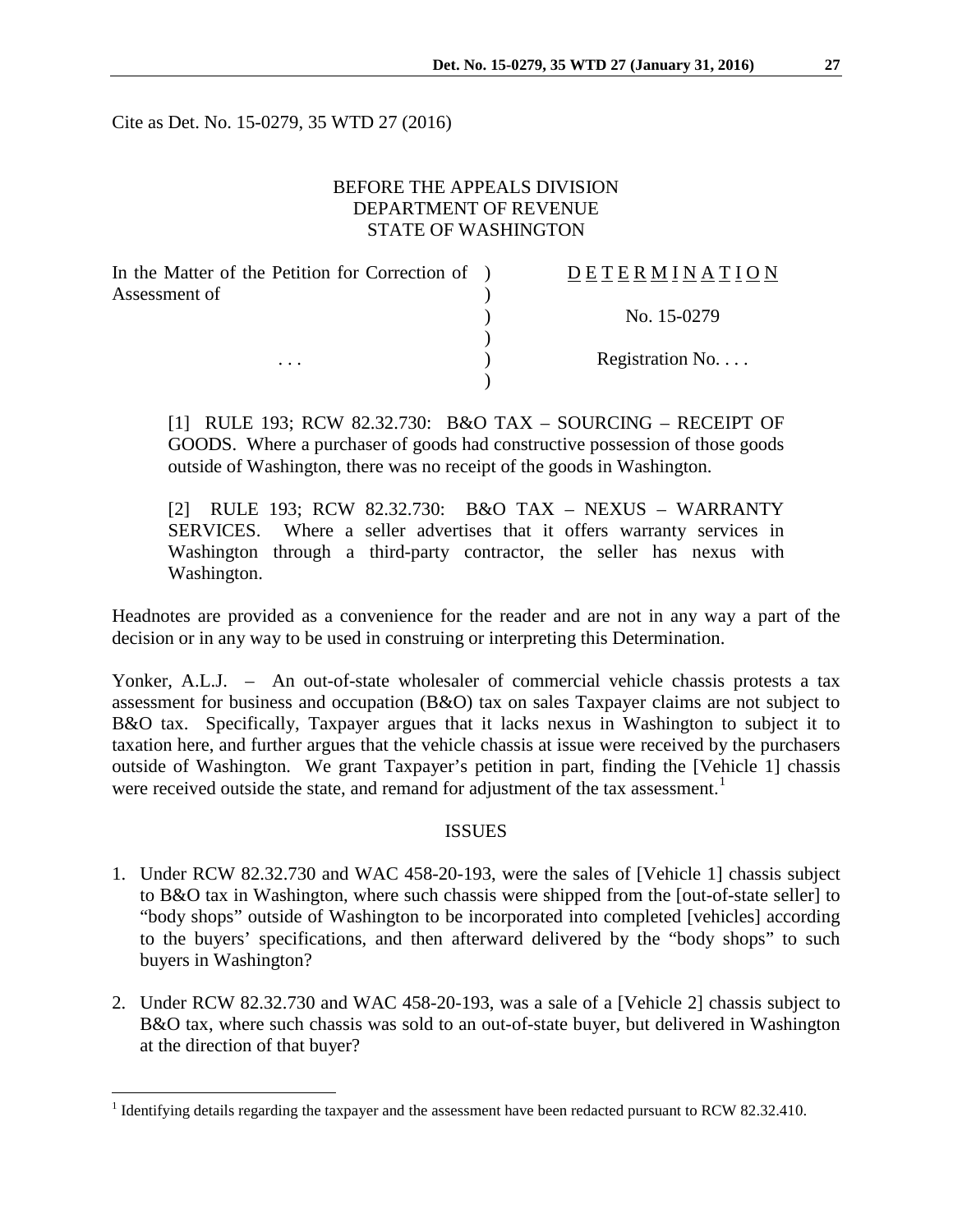#### FINDINGS OF FACT

[Taxpayer] is [an out-of-state] limited liability company that wholesales commercial vehicle chassis to dealers nationwide.<sup>[2](#page-1-0)</sup> An affiliated company, [Affiliate], manufactures chassis for three types of commercial vehicles: (1) [Vehicle 1], (2) [Vehicle 2], and ([3](#page-1-1)) [Vehicle 3].<sup>3</sup> During the time period at issue, Affiliate sold the chassis for [Vehicle 1] directly to dealers, and transferred the chassis for [Vehicle 2] and [Vehicle 3] to Taxpayer, who then sold those two categories of chassis to dealers.<sup>[4](#page-1-2)</sup> During the time period at issue, Taxpayer reported its income and the income of [Affiliate] under the service and other activities B&O tax classification, and apportioned all reported income outside of Washington, thereby resulting in Taxpayer claiming "no tax due" during the time period at issue.

In 2014, the Department of Revenue's (Department's) Taxpayer Account Administration Division (TAA) conducted a desk examination of Taxpayer's books and records for the period of January 1, 2010 through December 31, 2013 (review period). Based on Taxpayer's reported business activity of wholesaling vehicle chassis, TAA reclassified Taxpayer's reported income from the service and other activities B&O tax classification to the wholesaling B&O tax classification and disallowed Taxpayer's apportionment of reported income outside of Washington.

During its review, TAA found that Taxpayer had established relationships with various service centers with locations in Washington to provide warranty and other services to chassis manufactured by Affiliate. Four written agreements related to such services in Washington, are in the record as follows:

- 1. On April 23, 2008, Affiliate entered into an Authorized Dealer Agreement with [Service Center A], in which Service Center A agreed to maintain a stock of not less than \$ . . . in Affiliate's "exclusive/proprietary" parts, and to purchase from Affiliate not less than \$ . . . in "common vendor" parts annually.
- 2. On May 2, 2008, Affiliate entered into a second Authorized Dealer Agreement with Service Center A, in which Service Center A agreed to (1) promote and sell [Vehicle 1] chassis to customers, (2) maintain a stock of Affiliate's parts, and (3) provide "predelivery adjustments, warranty, campaign and transportation damage work" to [Vehicle 1] chassis.
- 3. On an unspecified date, Affiliate entered into an Authorized Parts and Service Associate Agreement with [Service Center B], in which Service Center B agreed to (1) promote and sell [Vehicle 1] chassis to customers, (2) maintain a stock of Affiliate's parts, and (3) provide "pre-delivery adjustments, warranty, campaign and transportation damage work" to [Vehicle 1] chassis.

<span id="page-1-0"></span> $2 \text{ A}$  "chassis," as used in this determination, refers generally to the underpart of a vehicle, consisting of the frame, the wheels, the engine, and the "cab" for driving the vehicle.

<span id="page-1-1"></span><sup>&</sup>lt;sup>3</sup> Taxpayer represented that it and Affiliate "are consolidated for financial statement purposes and are both whollyowned subsidiaries of the same parent company."

<span id="page-1-2"></span> $4$  Taxpayer represented that [Vehicle 2] and [Vehicle 3] were "just transferred on the books. There is no actual sale or agreement."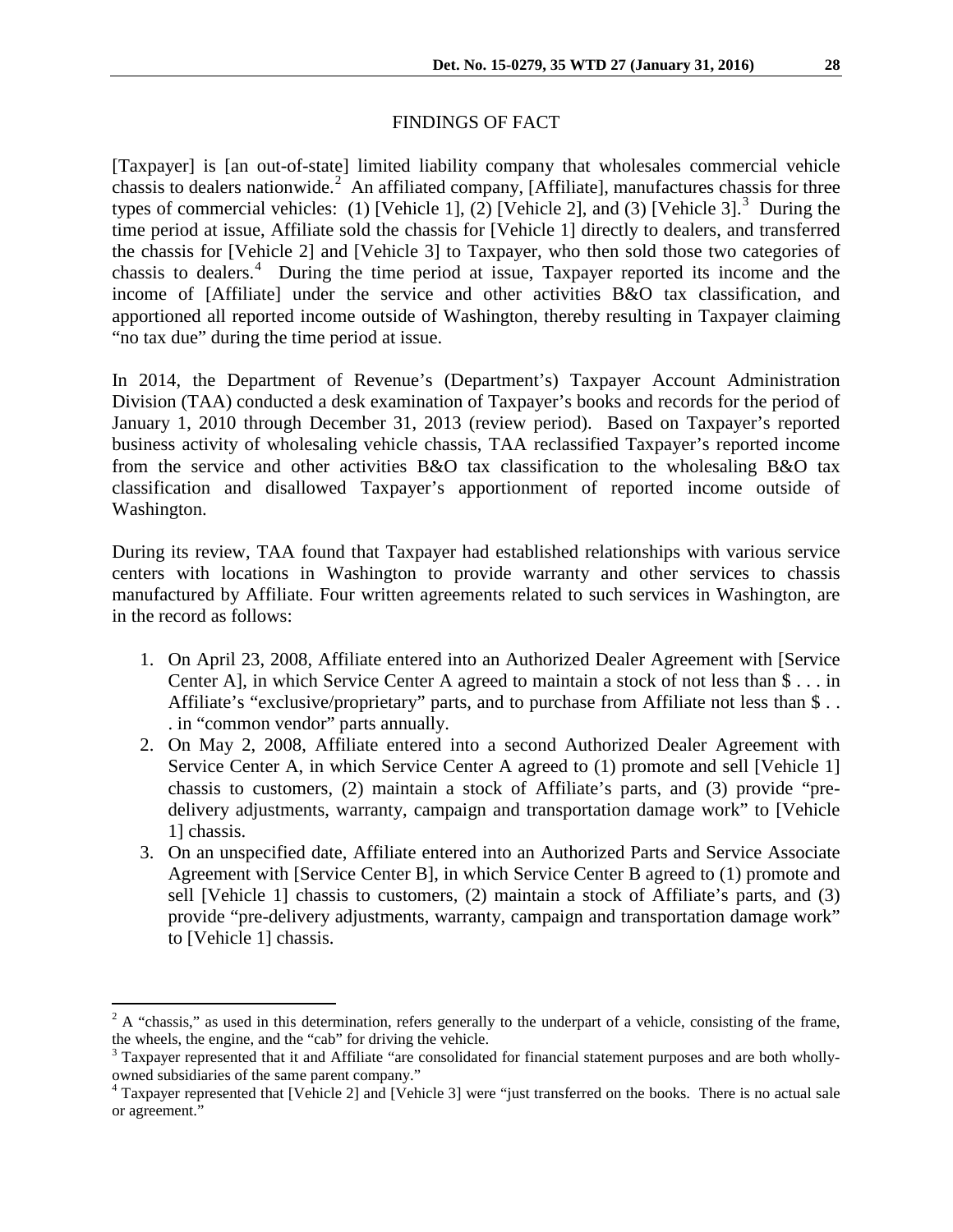4. On April 4, 2014, Taxpayer entered into a Service Center Agreement with Service Center B, in which Service Center B agreed to "use its best efforts to promote and sell" Taxpayer's [Vehicle 3] chassis and to perform "warranty, campaign and other diagnosis, replacement and repair services" on [Vehicle 3] chassis.

Taxpayer and Affiliate do not maintain separate publicly-available websites, but instead share one website. According to that website, Service Center A and Service Center B both have locations in Washington, which provide service on [Vehicle 1], as well as [Vehicle 2] and [Vehicle 3]. $<sup>5</sup>$  $<sup>5</sup>$  $<sup>5</sup>$  The website states the following:</sup>

. . . [6](#page-2-1)

As a result of TAA's review, on August 21, 2014, the Department issued a tax assessment for \$. .., which included \$ ... in wholesaling B&O tax, a \$ ... five-percent assessment penalty, and \$ . . . in interest. Taxpayer subsequently appealed. The tax assessment remains unpaid.

On appeal, Taxpayer provided a sample of invoices indicating that the sales it reported during the review period were actually all sales of [Vehicle 1] chassis made by Affiliate. According to Taxpayer, all sales reported during the review period were for [Vehicle 1] chassis, which were sold directly by Affiliate to Washington dealers. Initially, Taxpayer provided evidence that it had made three sales of [Vehicle 2] chassis during the review period, but provided further evidence that those three sales were never finalized, and that those three [Vehicle 2] chassis were ultimately sold to dealers in other states. One of those sales, memorialized in Invoice No.... indicates that Taxpayer sold a [Vehicle 2] chassis to [Customer] in . . . , for  $\$\ldots$$  on June 21, 2013. According to that invoice, Customer directed delivery of that [Vehicle 2] chassis to a location in . . . , Washington. Taxpayer reported that it did not make any sales of [Vehicle 3] chassis during the review period.<sup>[7](#page-2-2)</sup>

Taxpayer described the following four-step process for Affiliate's sale and delivery of . . . truck chassis to dealers located in Washington during the review period:

## Step One – Sale of Chassis to Dealers located in Washington

Affiliate sold [Vehicle 1] chassis to various dealers in Washington for subsequent sale to Washington consumers. Taxpayer represented that at the time of purchase, the [Vehicle 1] chassis is considered an "incomplete vehicle" without an outer body, and is not legal to drive on roads, but already contains at least an air conditioner, fuel system, brakes, and a transmission system.

<span id="page-2-2"></span><span id="page-2-1"></span>

<span id="page-2-0"></span><sup>&</sup>lt;sup>5</sup> Found at [.](https://www.autocartruck.com/customer-portal#login/solutions/1) . . , last visited on October 5, 2015.<br><sup>6</sup> Found at  $\ldots$ , last visited on October 5, 2015.<br><sup>7</sup> According to the four service agreements in the record, and according to Taxpayer on appeal, Affiliate and Taxpayer may have had additional income for the sale of parts to service centers located in Washington. Taxpayer indicated on appeal that it did not report such income, nor did TAA address this income during its review.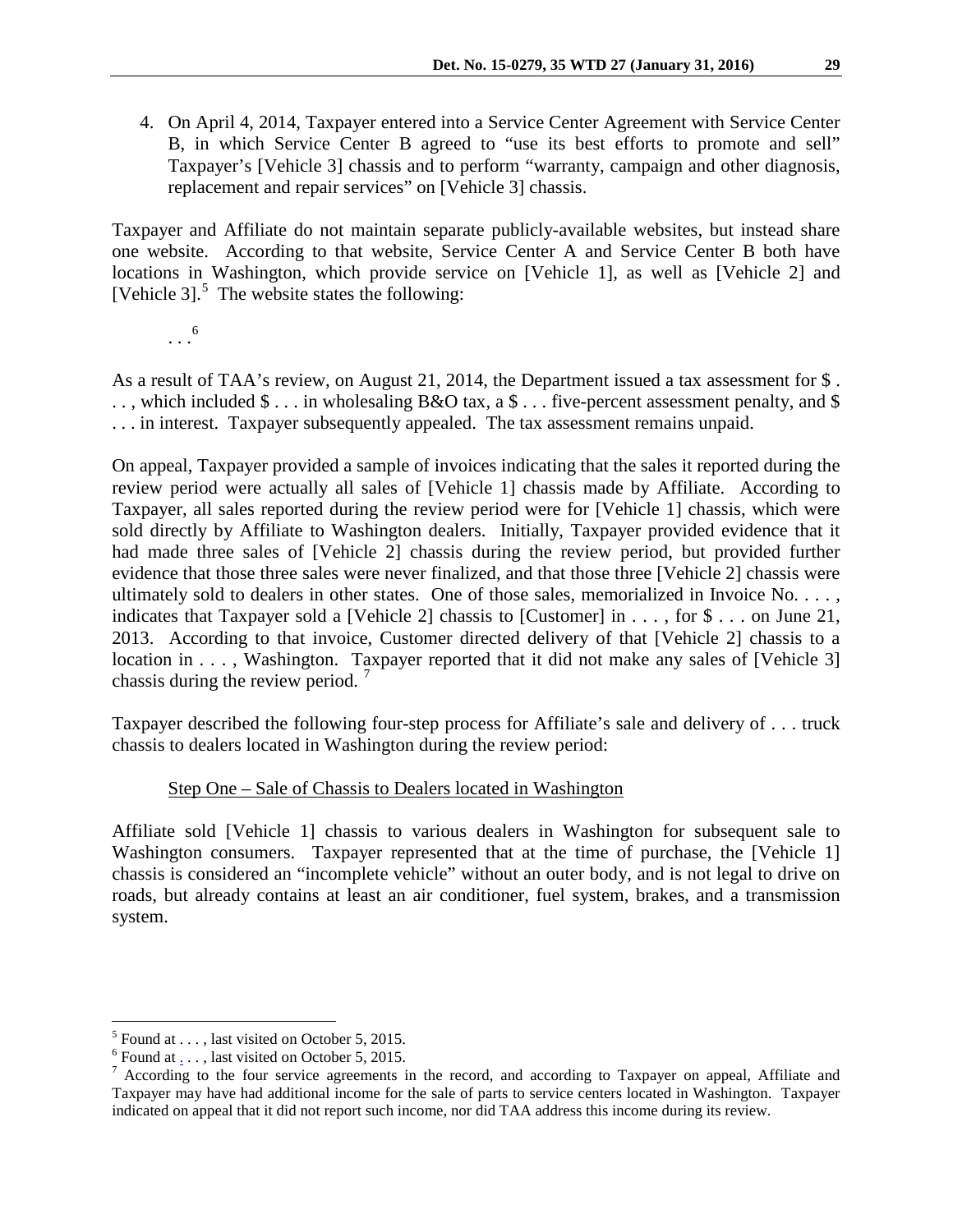# Step Two – Delivery of Chassis to Carrier [Out of State]

Affiliate shipped the purchased chassis to a third-party motor contract carrier, [Carrier] in . . . . Once delivered, Carrier stored the chassis until such time as the purchasing dealer notified Carrier to transport the chassis to a body shop for further work. While the chassis was stored by the Carrier, it conducted periodic inspections of the chassis, and if problems with the chassis were identified, Carrier notified Affiliate for appropriate remedial measures to be performed.

Taxpayer provided a blank copy of an Extended Storage Authorization form, which indicates that the purchasing dealer authorizes Carrier to store the purchased chassis until such time that the purchasing dealer provides instruction on the time for further shipment. According to that authorization form, while the chassis is stored by Carrier, the purchasing dealer directs Carrier to maintain the chassis "in compliance with the attached Yard Maintenance Program." The Yard Maintenance Program, in turn, indicates that the Carrier is responsible for the following tasks:

- Start each truck that has been idle for a period of 60 days and let run for a minimum of five minutes.
- Check air conditioner if weather-appropriate.
- Check fuel levels.
- Add fuel conditioner the first time a truck is exercised.
- Check air brakes.
- Check transmission.

According to the Yard Maintenance Program, Carrier must report any concerns to Affiliate, and Affiliate must pay Carrier "\$ . . . per truck per exercise plus the cost of fuel and condition as needed."

# Step Three – Carrier Delivers Chassis to Body Shops

Once the purchasing dealer provided notification to Carrier, the . . . truck chassis was then transported by Carrier as directed by the purchasing dealer to a third-party body shop. Taxpayer represented that the purchasing dealer – not Taxpayer or Affiliate – determined to which body shop a particular chassis was shipped. Taxpayer also represented that during the review period, there were 12 different body shops used by the purchasing dealers, none of which were located in Washington. Taxpayer provided a sample of five invoices, each showing a "ship to" address of a body shop outside of Washington.<sup>[8](#page-3-0)</sup>

Taxpayer represented that once the body shop received the [Vehicle 1] chassis, the designated body shop incorporated the chassis into a completed [vehicle] by adding an outer body based on the particular specifications of the purchasing dealer, and also by adding other various components, including the " . . . ." Taxpayer represented that neither it nor Affiliate have any further involvement in the handling or use of the chassis upon receipt by the body shop. Taxpayer did not provide any documentation of the relationship between the body shops and the

<span id="page-3-0"></span> $8$  Two invoices had "ship to" addresses to ..., one invoice had a "ship to" address to ..., one invoice had a "ship" to" address to . . . . , and one invoice had a "ship to" address to . . . . . We note that all of the companies to which the chassis at issue in these invoices maintain websites that each indicate they are manufacturers of [Vehicle 1].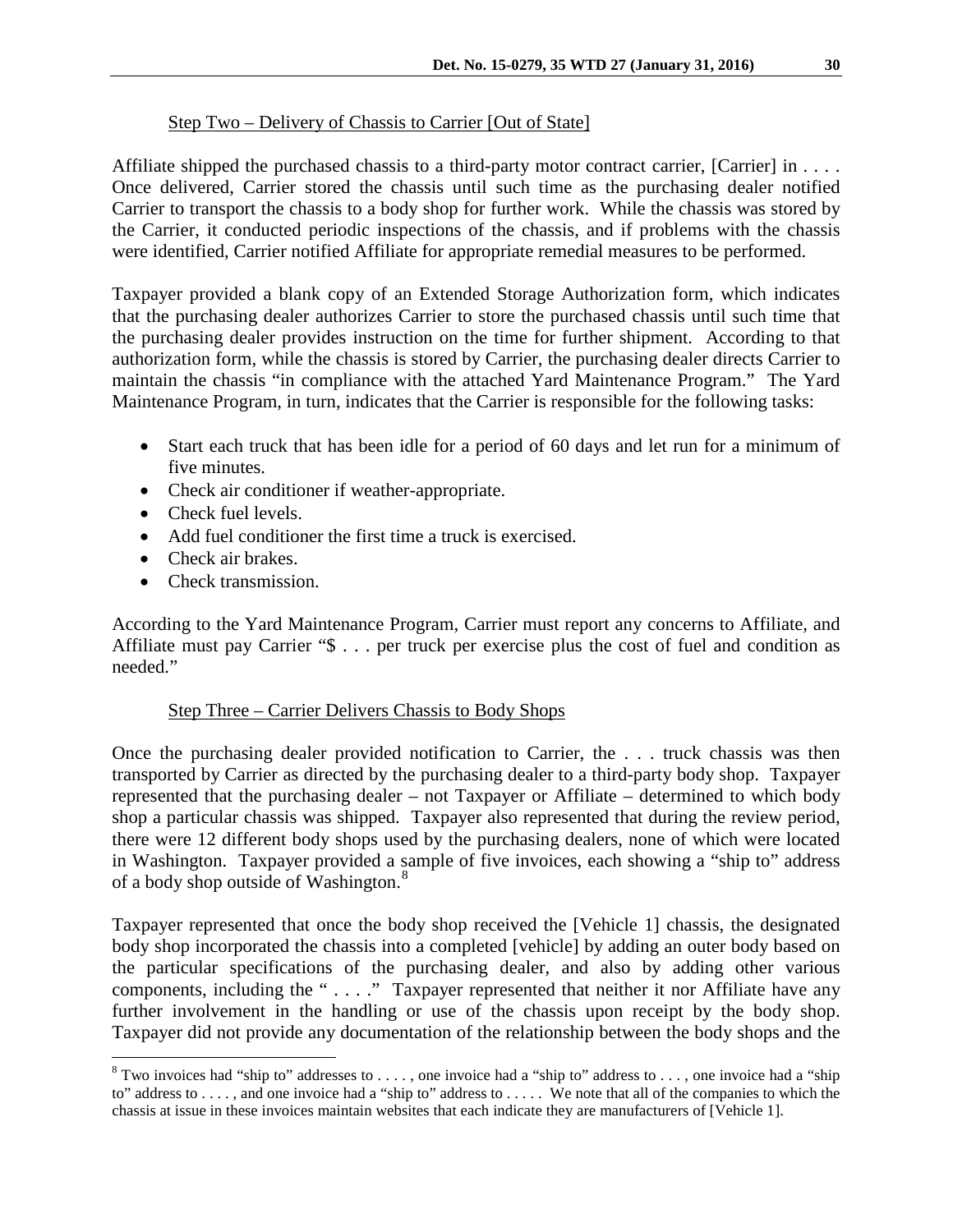purchasing dealers. The final result of the body shop's work was a completed [vehicle] that was legal to drive on roads.

## Step Four – Body Shops Deliver Completed [vehicles] to Dealers in Washington

Once completed, the body shop delivered the completed [vehicle], with the chassis as one of its components, to the purchasing dealer in Washington for subsequent sale to that dealer's customer. Taxpayer represented that neither it nor Affiliate had any role in the further transport of the completed [vehicle] after the chassis is received at the designated body shop.

## ANALYSIS

## 1. [Vehicle 1] Chassis Sales

Preliminarily, we note that Taxpayer contends it erred in reporting Affiliate's sales of [Vehicle 1] chassis and Taxpayer's sales of [Vehicle 2] chassis under Taxpayer's tax reporting number. The documents presented on appeal support this contention, with one exception. However, even if that was not the case, we conclude, as discussed below, that the [Vehicle 1] chassis sales at issue during the review period were not subject to B&O tax.

Washington imposes a B&O tax on "every person that has a substantial nexus" with Washington "for the act or privilege of engaging in business" in this state. RCW 82.04.220(1). The B&O tax measure and rate are determined by the type or nature of the business activity in which a person is engaged. Chapter 82.04 RCW. The measure of the B&O tax is the application of rates against the "value of products, gross proceeds of sales, or gross income of the business, as the case may be." RCW 82.04.220(1). Taxpayer does not dispute that if the sales at issue are taxable, then they are taxable under the wholesaling B&O tax classification under RCW 82.04.270.

WAC 458-20-193 (Rule 193) explains the B&O tax liability associated with interstate sales of tangible personal property received in Washington.<sup>[9](#page-4-0)</sup> Rule 193(1)(a) provides the following limitation on imposing Washington's B&O tax on "inbound" sales of tangible personal property: "[i]n general, Washington imposes its B&O and retail sales taxes on the sales of tangible personal property if the seller has nexus in Washington and the sale occurs in Washington." Thus, Rule 193 makes clear that for a particular seller of goods to be liable for B&O tax, (1) the seller must have nexus in Washington, and (2) the sale must occur in, or is sourced to, Washington. Because we conclude that the second element is determinative here, we address that element first.

Rule 193(201) states that "RCW 82.32.730 explains how to determine where a sale of tangible personal property occurs based on 'sourcing rules' established under the streamlined sales and use tax agreement." RCW 82.32.730(1), in turn, provides for two general rules for "sourcing"

<span id="page-4-0"></span><sup>&</sup>lt;sup>9</sup> Rule 193 was amended effective August 7, 2015. While the review period at issue in this case ended prior to that effective date, most Department rules are treated as interpretive statements that may apply retroactively, unless the interpreted statutory language has changed or there has been reliance on the prior rule. *See Association of Washington Businesses v. Dep't of Revenue,* 155 Wn.2d 430, 120 P.3d 46 (2005). As such, all references to Rule 193 in this determination refer to the new version of that rule.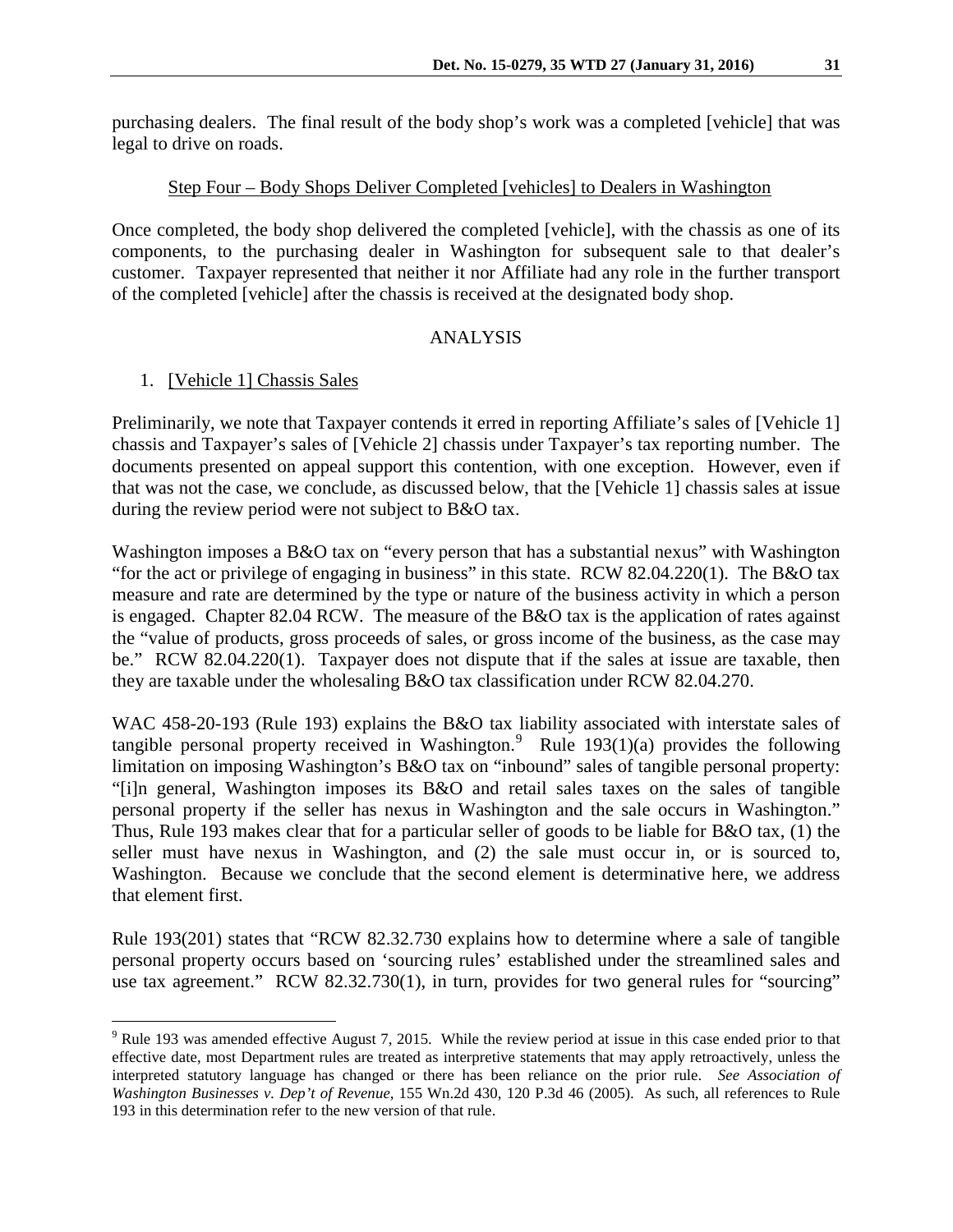sales. First, according to RCW 82.32.730(1)(a), when tangible personal property "is **received** by the purchaser at a business location of the seller, the sale is sourced to that business location." (Emphasis added). *See also* Rule 193(203)(a). Second, when tangible personal property "is not **received** by the purchaser at a business location of the seller, the sale is sourced to the location where receipt by the purchaser . . . occurs." (Emphasis added). *See also* Rule 193(203)(b).

RCW 82.32.730(9)(f) defines "receive" or "receipt" as "taking possession of tangible personal property." Rule 193(202)(a) defines those terms further as meaning "the purchaser first either taking physical possession of, or having dominion and control over, tangible personal property." RCW 82.32.730(9)(f) specifically states that receipt does not include "possession by a shipping company on behalf of the purchaser." *See also* Rule 193(202)(b)(i). According to Rule 193(202)(b)(ii), a shipping company is defined as a "separate legal entity that ships, transports, or delivers tangible personal property on behalf of another, such as a common carrier, contract carrier, or private carrier either affiliated or unaffiliated with the seller or purchaser."

In addition, Rule 193(203) states that a sale is "sourced" to either (a) the purchaser's business location, if that is the location of receipt, or (b) the "place of receipt," in which case, "the sale is sourced to the location where receipt by the purchaser or purchaser's donee . . . occurs, including the location indicated by instructions for delivery to the purchaser or purchaser's donee, as known to the seller."<sup>10</sup> Rule 193(203)(b)(iv) then goes on to describe the types of records a taxpayer must retain in order to determine the location to which a particular sale must be sourced:

The seller must retain in its records documents used in the ordinary course of the seller's business to show how the seller knows the location of where the purchaser or purchaser's donee received the goods. Acceptable proof includes, but is not limited to, the following documents:

(A) Instructions for delivery to the seller indicating where the purchaser wants the goods delivered, provided on a sales contract, sales invoice, or any other document used in the seller's ordinary course of business showing the instructions for delivery; . . . .

Here, Taxpayer first argues that the [Vehicle 1] chassis were received by the purchasing dealers when the chassis were delivered to Carrier, either at Affiliate's distribution location in . . . or at Carrier's "Driveaway Lot" in . . . . We conclude, however, that Carrier, which is clearly described in the Transportation Contract as a "contract carrier," and is engaged for the purpose of storing and shipping the [Vehicle 1] chassis, qualifies as a "shipping company" under RCW 82.32.730(9)(f) and Rule 193(202)(b)(ii). As such, we conclude that there was no receipt by the purchasing dealers when the chassis were delivered to Carrier either in . . . .

Taxpayer next argues that the [Vehicle 1] chassis were received by the purchasing dealers when the [Vehicle 1] chassis were delivered to various body shops around the country, but all of which are outside Washington. In support of its argument, Taxpayer provided a sample of sales

<span id="page-5-0"></span> $10$  Rule 193(203)(b)(i) defines "purchaser" as including "the purchaser's agent or designee." Rule 193(203)(b)(ii) defines "purchaser's donee" as "a person to whom the purchaser directs shipment of goods in a gratuitous transfer (e.g., a gift recipient)."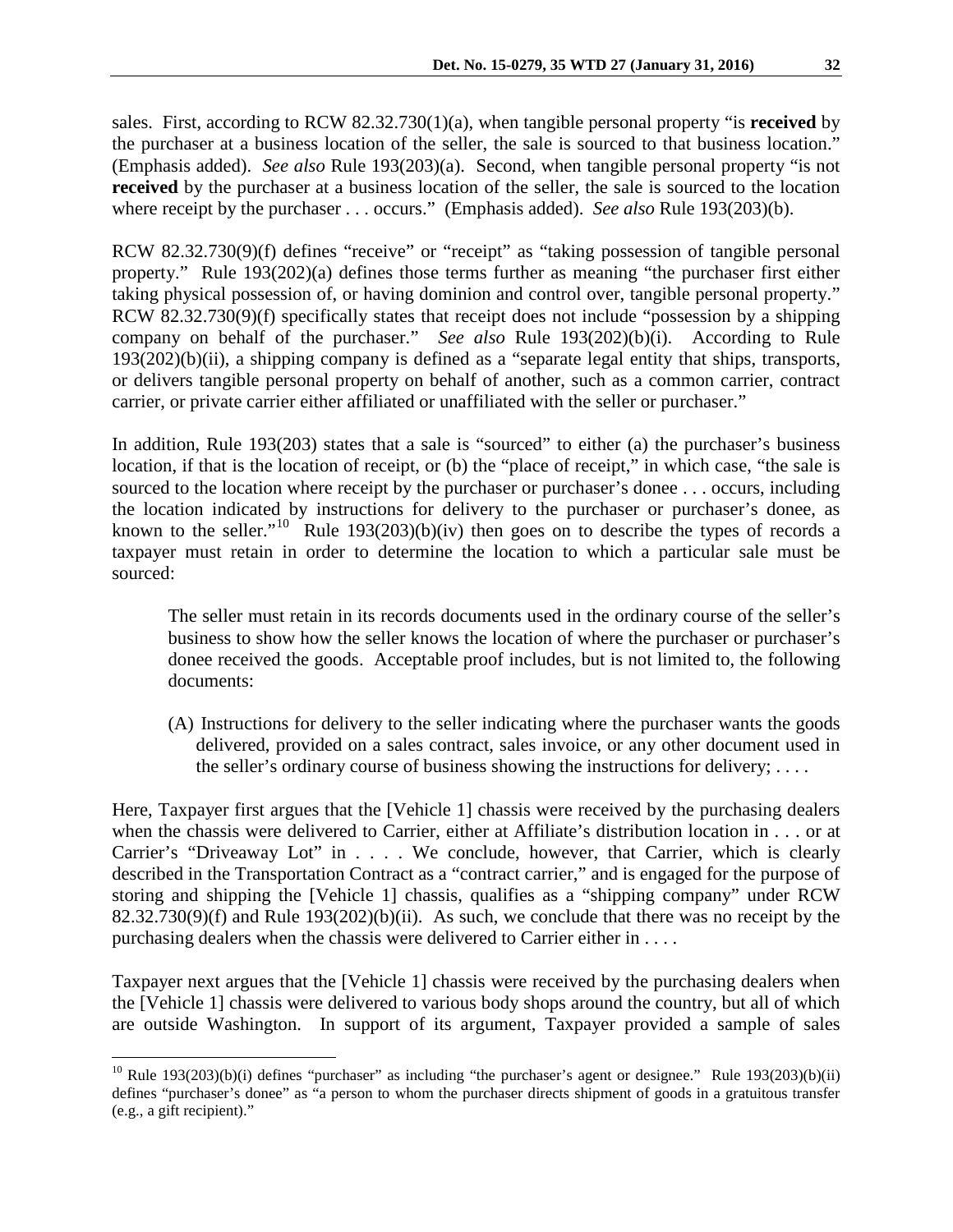invoices for chassis sold to dealers in Washington, each of which includes a "ship to" address to a body shop located in a state other than Washington. "Sales Invoices" are specifically included in Rule 193(203)(b)(iv)(A), as proper evidence used in the ordinary course of a taxpayer's business for sourcing sales to a particular location. Thus, the "ship to" addresses on the sales invoices in the record constitute "instructions for delivery to the purchaser or purchaser's donee, as known to the seller" as described in Rule 193(203)(b). As such, we conclude that Taxpayer may properly rely on such sales invoices, and the "ship to" instructions contained therein, to source all of the sales during the review period to the out-of-state body shops, who were the purchasing dealers' designees, to which Affiliate, through Carrier, shipped the chassis.

Further, while we note there is no evidence that the purchasing dealer or its employees are physically present to receive the [Vehicle 1] chassis at the body shops, and, as such, did not have "physical possession" of the chassis at the time they were delivered to the various body shops under RCW 82.32.730(9)(f), we conclude that the purchasing dealers instead had constructive possession, or "dominion and control," over the chassis, as allowed under Rule 193(202)(a).

We recently addressed a similar issue, albeit with a somewhat different product, in Determination No. 14-0157, 33 WTD 539 (2014). In that case, an out-of-state nutritional supplement manufacturer and wholesaler manufactured a beverage in bulk quantities and sold it to a buyer. *Id.* at 540. The buyer then authorized the wholesaler to deliver the purchased beverage to a third-party packager, also located out-of-state. *Id.* at 541. Upon delivery, the third-party packager removed the beverage from the large bulk "drums" and repackaged it into smaller units, and then delivered the repackaged products to the buyer in Washington. *Id.* The wholesaler had no contract with the third-party packager, and had no further involvement with any aspect of the beverage after delivery to that packager. *Id.*

As we noted in 33 WTD 539, according to Rule 193, "receipt" covers both "physical" or actual possession, and also "dominion and control," or constructive possession. *Id.* at 543.<sup>[11](#page-6-0)</sup> We then concluded that the buyer did not take "physical" possession of the beverage out-of-state. *Id.* at 544. We then went on to consider whether the buyer took constructive possession of the beverage through "dominion and control" outside Washington. *Id.* In concluding that the buyer did receive constructive possession of the beverage outside of Washington, we recognized that the packager was authorized to receive the beverage, and did so, on behalf of the buyer, and proceeded to handle the beverage and repackage it, without the wholesaler having "any further control over the product." *Id.* We note that 33 WTD 539 served as the basis for Example 10 under Rule 193(203).

Here, similar to the packager that repackaged the beverage in 33 WTD 539 (and Example 10 in Rule 193(203)), Taxpayer represents that the body shops handled the chassis and proceeded to incorporate them as a component into a completed [Vehicle 1], at the direction of the purchasing dealer without any further control from Taxpayer or Affiliate. This involved adding an outer body to the chassis to the particular specifications of the purchasing dealer, and the adding of other components necessary to make the vehicle legal for driving on the road, including the addition of the . . . necessary to achieve the proper interface between the chassis and the rest of

<span id="page-6-0"></span> $11$  Since the issuance of 33 WTD 539, Rule 193 has been amended. However, the relevant language under both versions of the rule is substantially the same.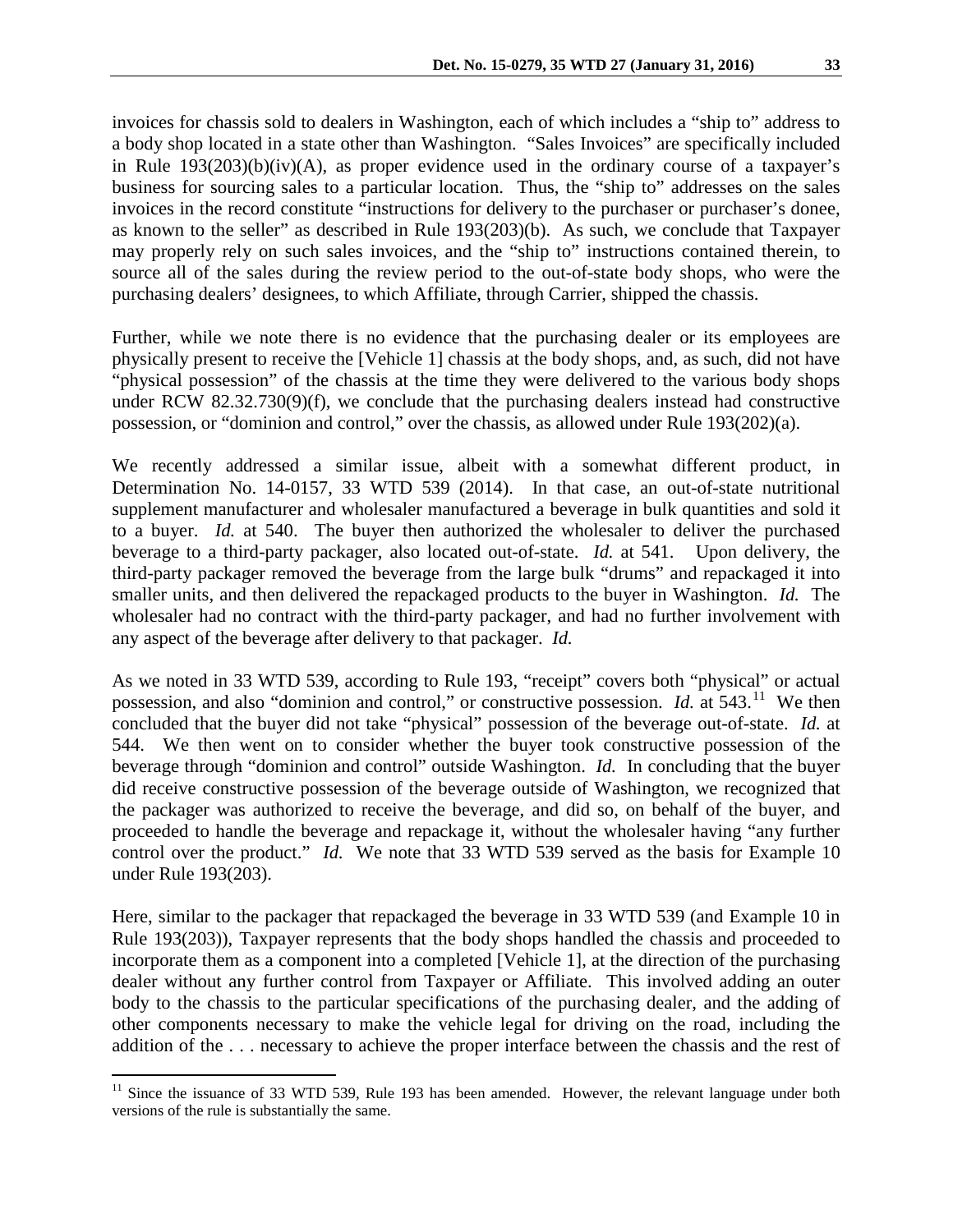the completed body. Upon completion, Taxpayer represents that the body shop – not Taxpayer or Affiliate – is solely responsible for delivery to the dealer in Washington. Based on these facts, we conclude that the [Vehicle 1] chassis are received by the purchasing dealers at the location of the various body shops around the country.

Since all such [Vehicle 1] chassis sold during the review period were delivered to a body shop, and because none of those body shops are located in Washington, according to the sample sales invoices, all of the [Vehicle 1] chassis at issue here were received outside of Washington. It follows that, under RCW  $82.32.730(1)(b)$  and Rule  $193(203)(b)$ , the sale of the [Vehicle 1] chassis occurred outside of Washington based on the available evidence, and those sales were, therefore, not subject to Washington's B&O tax under Rule 193(1)(a).

#### 2. [Vehicle 2] Chassis Sales

As discussed earlier, no [Vehicle 2] chassis were sold by Taxpayer during the review period to dealers located in Washington. However, Taxpayer had one sale of a [Vehicle 2] chassis to a dealer in . . . during the review period that had a "ship to" address in . . . . As we concluded earlier, a sales invoice is adequate documentation under Rule 193(203)(b)(iv)(A) used in the ordinary course of a taxpayer's business to determine the sourcing of a particular sale when that invoice includes instructions for the seller to deliver the goods at issue to a certain location. Here, the "ship to" address in Washington satisfies the requirements of Rule 193(203)(b)(iv), and, as such, that sale "occurred" in Washington under Rule 193(1)(a).

Because that sale satisfies the second element under Rule  $193(1)(a)$ , we return to the first element under Rule 193(1)(a), whether Taxpayer had nexus in Washington. A state cannot tax transactions that do not have a sufficient connection, or "nexus," with that state. *See, e.g.*, *Complete Auto Transit, Inc. v. Brady*, 430 U.S. 274, 279, 97 S. Ct. 1076, 51 L.Ed.2d 326 (1977); *Tyler Pipe Industries, Inc. v. Dep't. of Revenue*, 483 U.S. 232, 250, 107 S. Ct. 2810, 97 L.Ed.2d 199 (1987); *Quill Corp. v. North Dakota*, 504 U.S. 298 (1992); Det. No. 05-0376, 26 WTD 40 (2007). This nexus requirement flows from limits on a state's jurisdiction to tax found in both the Due Process Clause and the Commerce Clause of the United States Constitution. *Quill,* 504 U.S. at 305; *Lamtec Corp. v. Dep't of Revenue,* 170 Wn.2d 838, 843, 246 P.3d 788 (2011) ("A tax on an out-of-state corporation must satisfy both the requirements of the due process clause of the Fourteenth Amendment and the commerce clause."); Det. No. 01-188, 21 WTD 289 (2002).

According to Rule 193(102), "[a] person who sells tangible personal property is deemed to have nexus with Washington if the person has a physical presence in this state, which need only be demonstrably more than the slightest presence." See also RCW 82.04.067(6).<sup>12</sup> Rule demonstrably more than the slightest presence." *See also* RCW 82.04.067(6).<sup>[12](#page-7-0)</sup> Rule 193(102)(d) goes on to state the following regarding this "physical presence" requirement:

Even if a person does not have property or employees in Washington, the person is physically present in Washington when the person, either directly or through an agent or

<span id="page-7-0"></span><sup>&</sup>lt;sup>12</sup> Effective September 1, 2015, RCW 82.04.067(6) was amended to eliminate the requirement for physical presence for out-of-state taxpayers engaged in wholesale sales. As such, an out-of-state taxpayer engaged in wholesale sales is deemed to have nexus in Washington if it meets certain economic thresholds. *See* Laws of 2015, Ch. 5, § 204 (2015).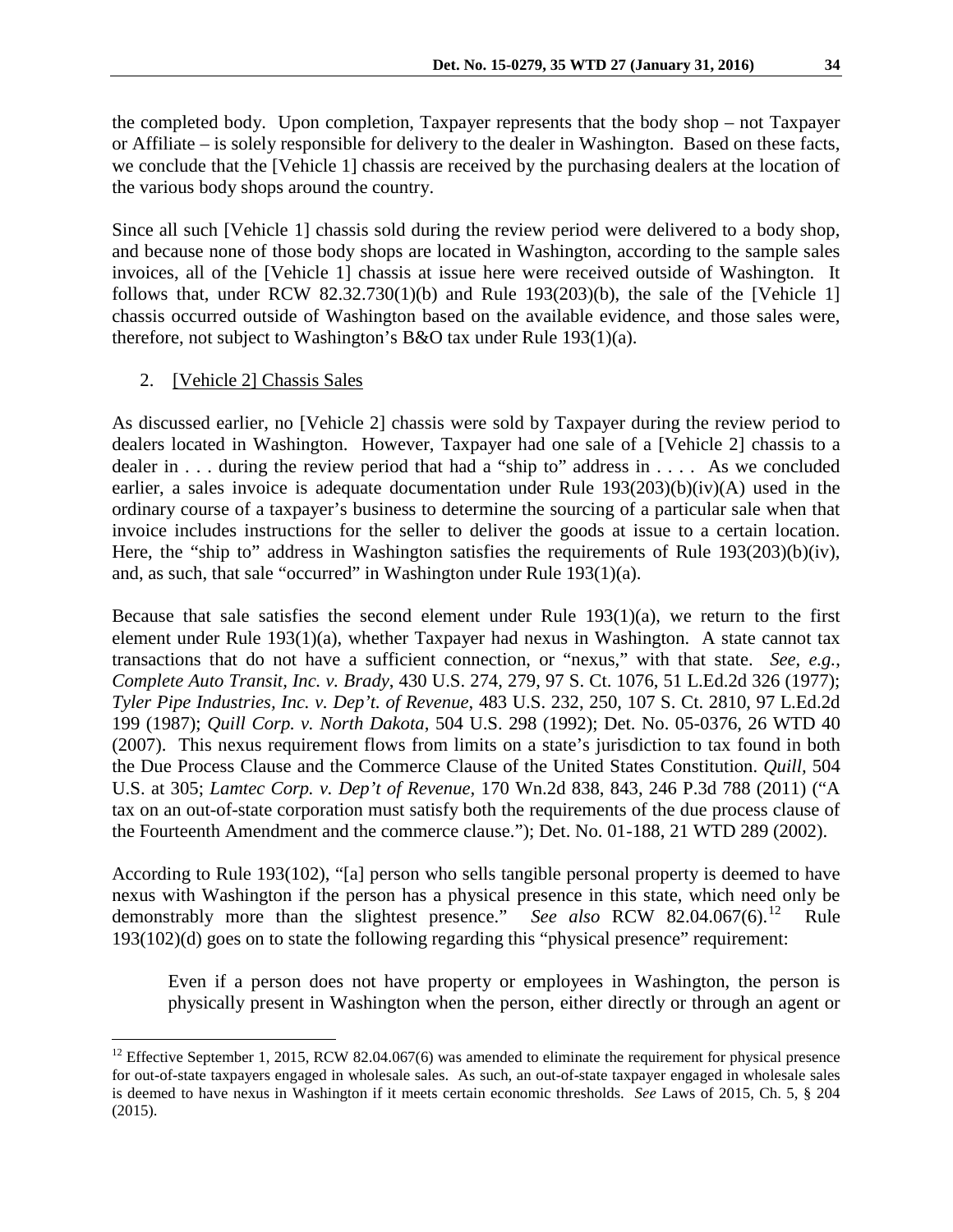other representative, engages in activities in this state that are significantly associated with the person's ability to establish or maintain a market for its products in Washington.

Thus, nexus may be established by certain activities performed in Washington, either by the seller, or through the activities of the seller's "agent" or "other representative." *See Tyler Pipe Indus., Inc. v. Wash. St. Dep't of Revenue,* 483 U.S. 232 (1987); *Scripto, Inc. v. Carson,* 362 U.S. 207 (1960). We also note that it is not necessary for the employee or other representative to be engaged specifically in sales to establish nexus; all "activities" performed in Washington on behalf of the seller "that is significantly associated with the [seller's] ability to establish or maintain a market for its products in this state" satisfies nexus. *See National Geographic Society v. California Bd. Of Equalization,* 430 U.S. 551 (1977); *Standard Pressed Steel Co. v. Dep't of Revenue,* 419 U.S. 560 (1975); *Lamtec Corp. v. Dep't of Revenue,* 170 Wn.2d 838, 246 P.3d 788 (2011, *cert. denied at* 132 S.Ct. 95 (2011).

Rule 193(102)(d) identifies certain specific activities as "significantly associated with establishing or maintaining a market of a person's products" in Washington. Rule 193(102)(d)(vii)(B) expressly includes "[b]eing available to provide services associated with the product sold (such as warranty repairs, installation assistance or guidance, and training on the use of the product), if the availability of such services is **referenced by the seller in its marketing materials, communications, or other information accessible to customers**" as an activity establishes nexus. (Emphasis added).

Here, the only in-state activity cited as a basis for nexus is warranty repair services provided by third-party service centers to consumers in Washington pursuant to the terms of written agreements between those third-party service centers and either Affiliate or Taxpayer. The record contains four such agreements, three of which were between service centers and Affiliate and were in effect during the review period. Pursuant to Rule  $193(102)(d)(vii)(B)$ , we conclude that these three agreements establish that Affiliate clearly had nexus during the review period. This is also consistent with our previous decisions, where we have held that such warranty repair service is a significant, nexus-creating activity, even when performed by independent representatives. In Determination No. 00-098, 22 WTD 151 (2003), a taxpayer contracted with third parties to serve as "authorized service centers" and perform warranty repair services on taxpayer's products for customers in Washington. In that case, we stated the following regarding such activity:

We believe the existence of local service centers enhances the taxpayer's ability to maintain its Washington market . . . The existence of the service centers is undoubtedly an attractive option for persons buying the taxpayer's product. Because the existence of the service centers [helps] establish and maintain the market for the taxpayer's products in Washington, it is an activity that cannot be dissociated from the sale of those products.

None of these three agreements involve Taxpayer, and, therefore, do not automatically establish nexus for Taxpayer, which is a separate entity from Affiliate. The fourth agreement in the record was between a service center and Taxpayer, yet, was not executed until after the review period